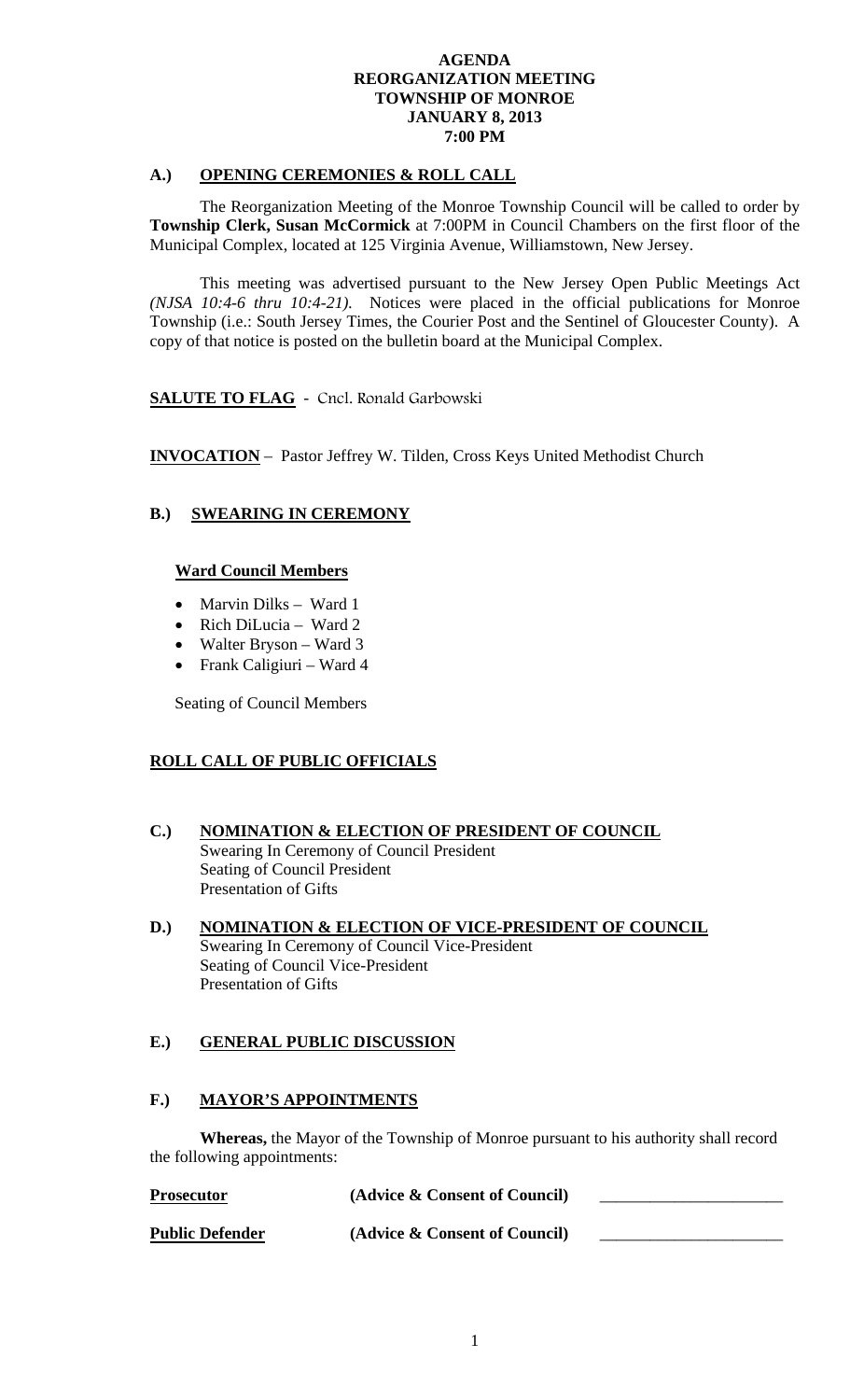#### **BOARDS AND COMMISSIONS**

| <b>Environmental Commission</b>                                                     | 3 year term<br>3 year term<br>3 year term<br>3 year term                                  | 12/31/15<br>12/31/15<br>12/31/15<br>12/31/15             |
|-------------------------------------------------------------------------------------|-------------------------------------------------------------------------------------------|----------------------------------------------------------|
| Library Board                                                                       | 5 year term                                                                               | 12/31/17                                                 |
| <b>Municipal Alliance</b><br>(vacant)<br>(Advice & Consent)<br>(vacant)<br>(vacant) | 3 year term<br>3 year term<br>3 year term                                                 | 12/31/15<br>12/31/15<br>12/31/15                         |
| Open Space Advisory Alternate #1                                                    | 3 year term                                                                               | 12/31/15                                                 |
| Parks & Recreation<br>(Advice & Consent of Council)                                 | 5 year term<br>5 year term<br>5 year term                                                 | 12/31/15<br>12/31/15<br>12/31/15                         |
| Planning Board – Class II<br>Class IV<br>Class IV<br>Class IV<br>Alternate #1       | $\frac{1}{2}$ year term<br>__ unexpired term<br>4 year term<br>4 year term<br>2 year term | 12/31/13<br>12/31/13<br>12/31/16<br>12/31/16<br>12/31/14 |
| <b>Senior Commission</b>                                                            | unexpired term<br>3 year term<br>3 year term                                              | 12/31/13<br>12/31/15<br>12/31/15                         |

#### **G.) PUBLIC PORTION – RESOLUTIONS SCHEDULED**

**R:01-2013** Resolution Adopting Temporary Budget Appropriations For The Year 2013 For The Township Of Monroe

 **R:02-2013** Resolution Authorizing Interlocal Services Participation Between The Township Of Monroe And The County Of Gloucester, For Cooperative Purchasing For The Year 2013

**R:03-2013** Resolution Authorizing Contracts With Certain Approved State Contract Vendors For Contracting Units Pursuant To *N.J.S.A. 40A:11-12a* 

**R:04-2013** Township Of Monroe Cash Management Plan

**R:05-2013** Resolution To Establish A Petty Cash Account For The Township Of Monroe In Gloucester County For The Year 2013 "Various Departments"

**R:06-2013** Resolution Authorizing The Chief Financial Officer To Refund Certain Escrow Balances And Various Other Revenues On Deposit With The Township Of Monroe For The Year 2013

 **R:07-2013** Resolution Authorizing The Tax Collector To Include Municipal Liens From Various Departments Of The Township Of Monroe In The Annual Tax Sale

**R:08-2013** Resolution Designating Official Publications Of The Township Of Monroe, Gloucester County

**R:09-2013** Resolution Authorizing Use Of U.S. Government General Services Administration Supply Schedules For Reprographic Equipment Or Services Pursuant To *N.J.S.A. 40A:11-12b And N.J.A.C. 5:34-9.6*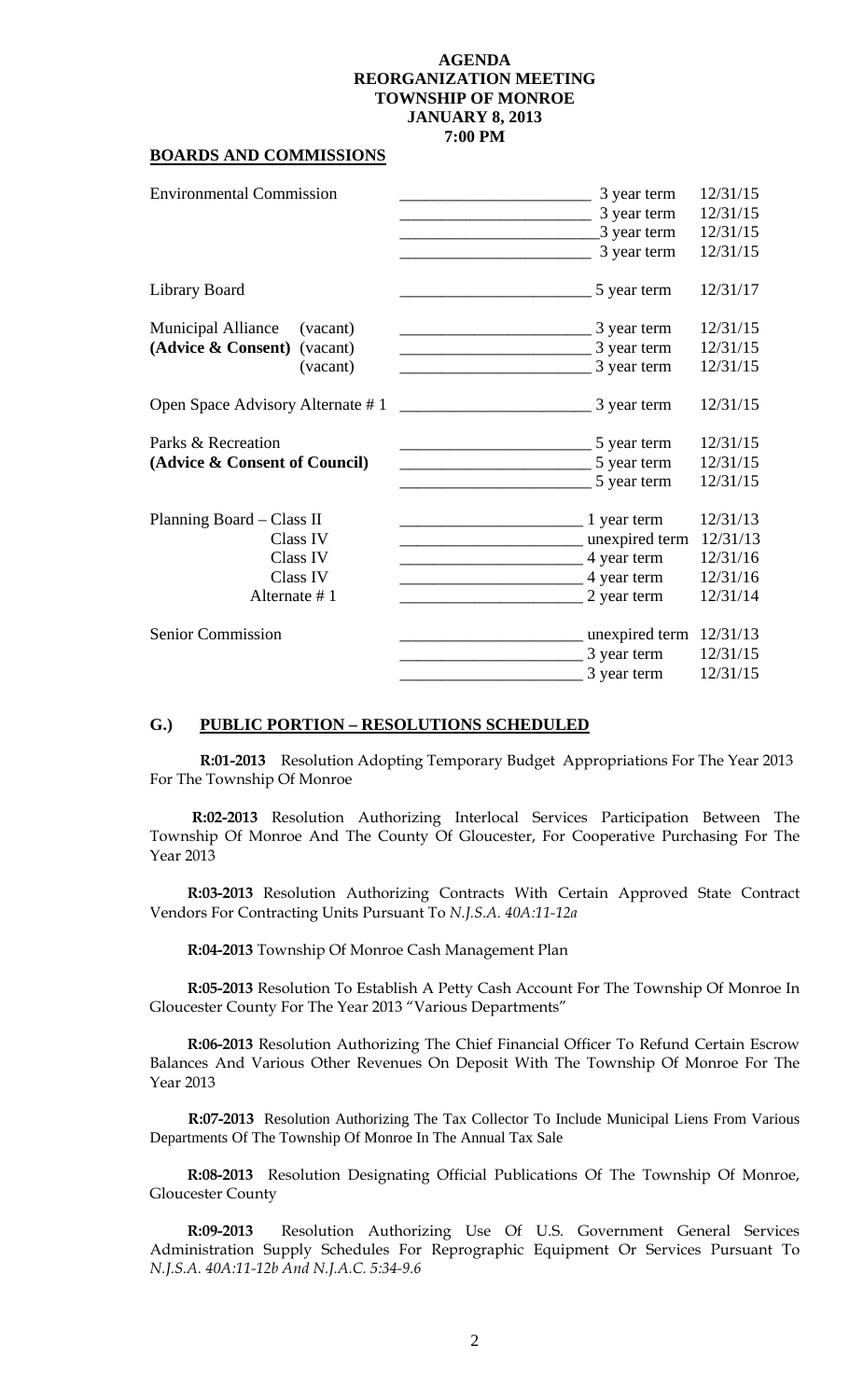# **G.) PUBLIC PORTION – RESOLUTIONS SCHEDULED** *(cont'd)*

**R:10-2013** Resolution Appointing Member To The Monroe Township Board Of Health

**R:11-2013** Resolution Appointing Member To The Monroe Township Board Of Health

**R:12-2013** Resolution Appointing Member To The Monroe Township Board Of Health

**R:13-2013** Resolution Appointing Alternate Member To The Monroe Township Board Of Health

**R:14-2013** Resolution Appointing Member To The Monroe Township Economic Development Commission

**R:15-2013** Resolution Appointing Member To The Monroe Township Open Space Advisory Committee

**R:16-2013** Resolution Appointing Alternate # 2 Member To The Monroe Township Open Space Advisory Committee

**R:17-2013** Resolution Appointing Member Of Council To The Monroe Township Planning Board *(Class III)* 

**R:18-2013** Resolution Appointing Member To The Monroe Township Zoning Board of Adjustment

**R:-19-2013** Resolution Appointing Member To The Monroe Township Zoning Board of Adjustment

**R:20-2013** Resolution Appointing An Alternate #1 Member To The Monroe Township Zoning Board Of Adjustment

**R:21-2013** Resolution Appointing Member To Monroe Township Municipal Utilities Authority

**R:22-2013** Resolution Authorizing The Township Of Monroe To Enter Into A Contract With The Auditor Of The Township Of Monroe For The Year 2013

**R:23-2013** Resolution Appointing Members To The Ordinance Committee And Naming Chairperson For The Year 2013

**R:24-2013** Resolution Appointing Fund Commissioner For The Gloucester, Salem, Cumberland Counties Municipal Joint Insurance Fund

**R:25-25-2013** Resolution And Notice Of Council Work Sessions, Regular Council Meetings and Ordinance Committee Meetings Of The Township Of Monroe For The Year 2013

#### **H.) COUNCIL PRESIDENT LIAISON APPOINTMENTS TO BOARDS/COMMISSIONS 2013**

| <b>Board of Health</b>                    |  |
|-------------------------------------------|--|
| <b>Economic Development</b>               |  |
| Environmental                             |  |
| <b>Historical Society</b>                 |  |
| <b>JIF Safety Committee</b>               |  |
| <b>Library Board</b>                      |  |
| <b>Local Emergency Planning</b><br>$\sim$ |  |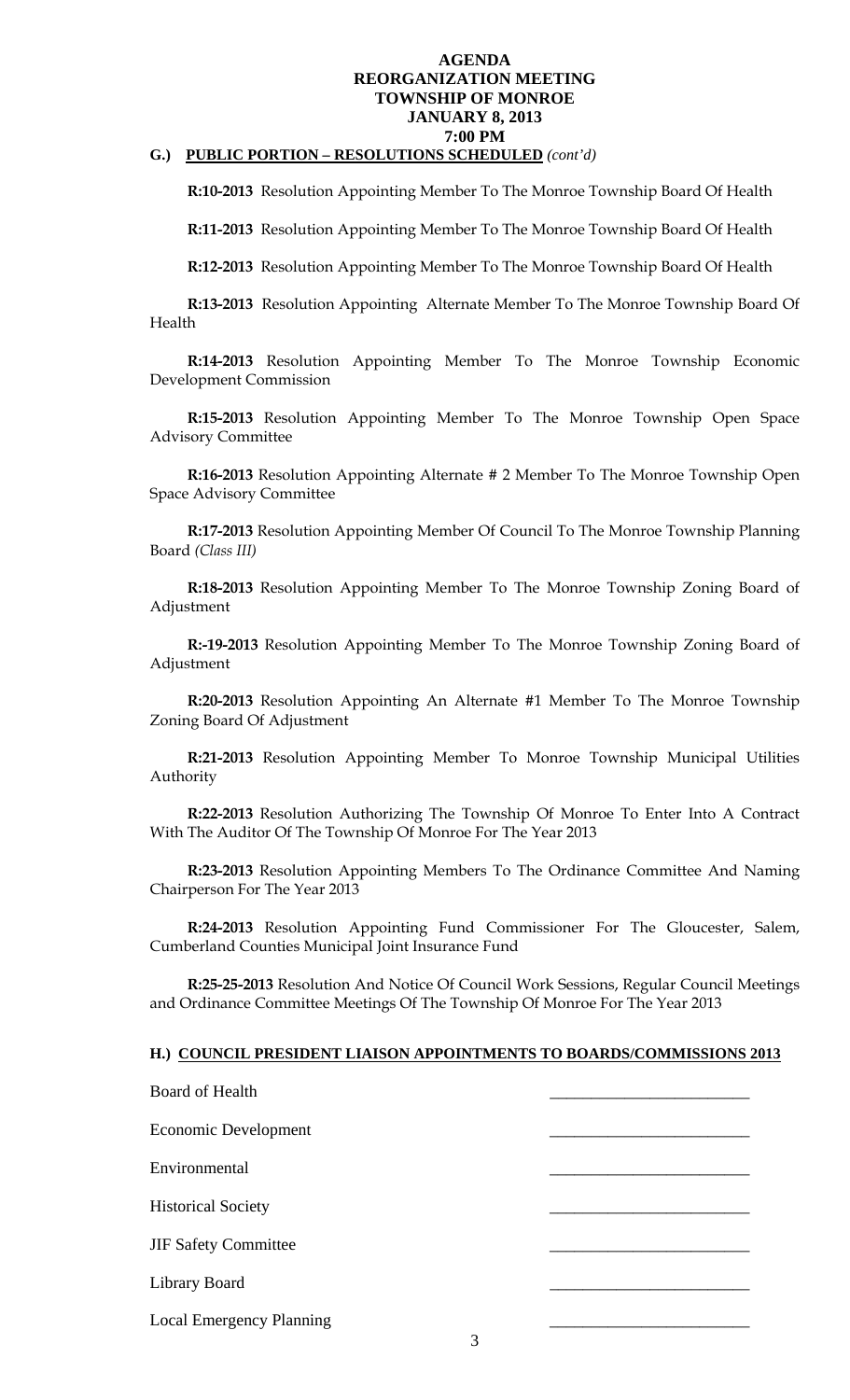# **H.) COUNCIL PRESIDENT LIAISON APPOINTMENTS** *(cont'd)*

| <b>Municipal Alliance</b>      |  |
|--------------------------------|--|
| <b>MMUA</b>                    |  |
| <b>Open Space Advisory</b>     |  |
| Parks & Recreation             |  |
| <b>Planning Board</b>          |  |
| <b>Redevelopment Committee</b> |  |
| <b>Senior Commission</b>       |  |
| <b>Zoning Board</b>            |  |
| <b>School Board</b>            |  |
| <b>United Veterans</b>         |  |

# **I.) COUNCIL PRESIDENT APPOINTMENTS TO COMMITTEES 2013**

| Administration                 |                                                                                                                                                                                                                                      |
|--------------------------------|--------------------------------------------------------------------------------------------------------------------------------------------------------------------------------------------------------------------------------------|
| <b>Community Affairs</b>       |                                                                                                                                                                                                                                      |
| <b>Education/School Budget</b> | <u> 1980 - Andrea Aonaich, ann an t-Aonaich an t-Aonaich an t-Aonaich an t-Aonaich an t-Aonaich an t-Aonaich an t-Aonaich an t-Aonaich an t-Aonaich ann an t-Aonaich an t-Aonaich an t-Aonaich an t-Aonaich an t-Aonaich an t-Ao</u> |
| Finance                        | <u> 1989 - Johann John Stone, mars et al. (</u>                                                                                                                                                                                      |
| Law/Tax Abatement              |                                                                                                                                                                                                                                      |
| <b>Municipal Budget Review</b> |                                                                                                                                                                                                                                      |
| <b>Public Safety</b>           |                                                                                                                                                                                                                                      |
| <b>Public Works</b>            |                                                                                                                                                                                                                                      |
| Redevelopment Planning/COAH    | <u> 1999 - Johann John Harry Harry Harry Harry Harry Harry Harry Harry Harry Harry Harry Harry Harry Harry Harry Harry Harry Harry Harry Harry Harry Harry Harry Harry Harry Harry Harry Harry Harry Harry Harry Harry Harry Har</u> |